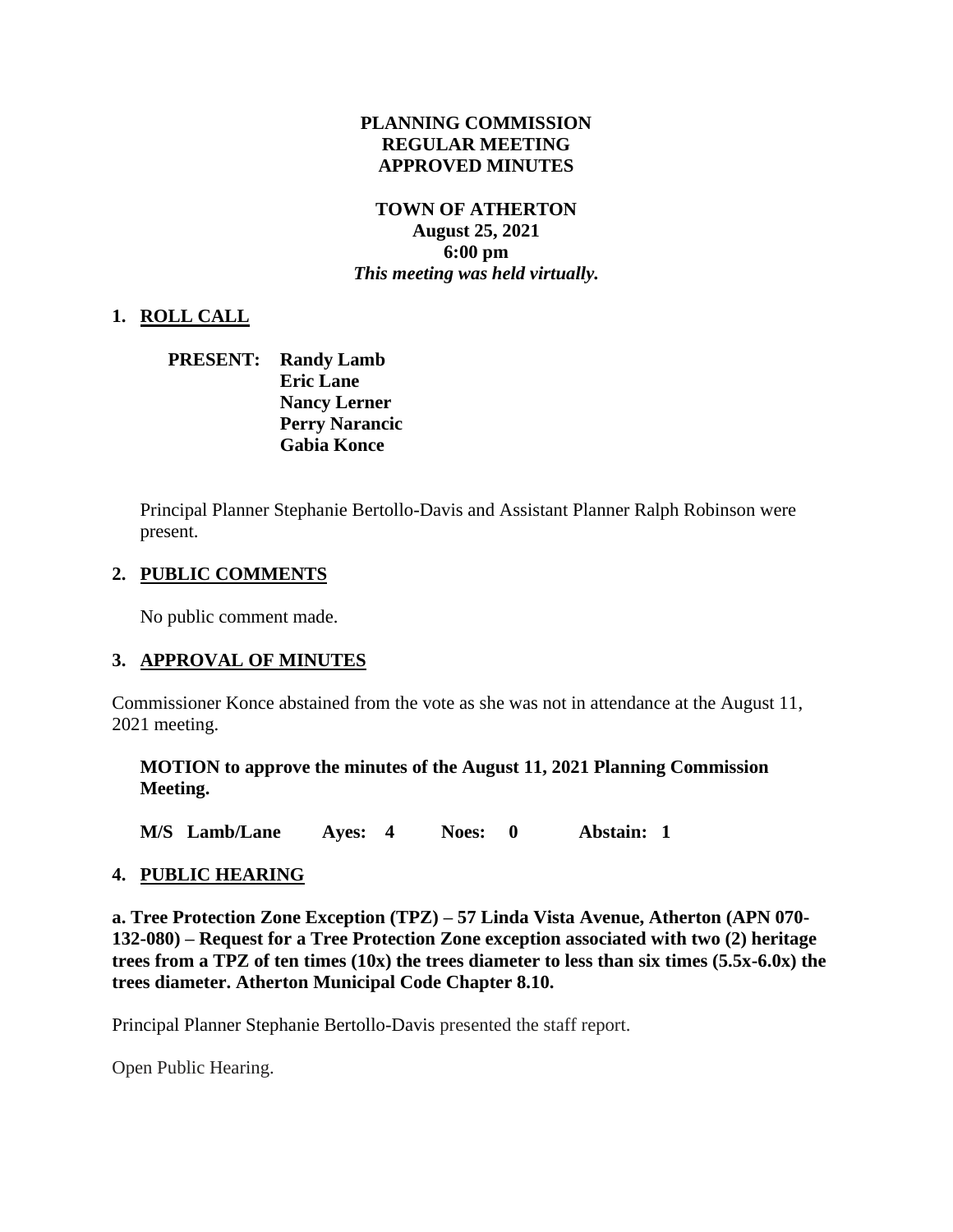Project Representative Karen Moy was available to answer questions.

Closed Public Hearing.

Chair Lane noted he performed a site visit and staff addressed his questions on the site related to existing site conditions.

Commissioners Lamb , Narancic and Lerner noted their support of the project.

Commissioner Konce stated satisfaction with the mitigation measures taken to protect trees.

**MOTION to approve a Tree Protection Zone Exception (TPZ) at 57 Linda Vista for two (2) heritage trees from a TPZ of ten times (10x) the trees diameter to less than six times (5.5x-6.0x) the trees diameter subject to the conditions listed in the draft TPZ Exception Certificate. Conditions to include that all recommendations related to the pruning of Tree #79 in the supplemental project arborist report dated August 24, 2021 shall be met, to the satisfaction of the Town Arborist.**

**M/S Lane/Narancic Ayes: 5 Noes: 0 Abstain: 0**

**b. [Special Structures Permit \(SSP\) –](https://www.ci.atherton.ca.us/DocumentCenter/View/9241/349-Walsh-Final-Packet-Materials) 349 Walsh Road, Atherton (APN 074-040-220) – Request for a Special Structures Permit to allow for a detached accessory structure (swimming pool) to have the same front yard setback as the main residence. Atherton Municipal Code Chapters 17.15, 17.32, 17.40.**

Principal Planner Stephanie Bertollo-Davis presented the staff report.

Commissioner Konce asked a question regarding the overhang of heritage trees over the base of the pool.

Principal Planner Davis noted that location adheres to required Tree Protection Zones (TPZs) for heritage trees, with a staff level exception for the TPZs to be approved as part of this project.

Chair Lane noted he performed a site visit and that the site is very steep. He asked about additional excavations to take place on the property.

Principal Planner Davis noted proposed future site development would feature additional excavation and retaining walls due to site conditions and that project applicant could speak further on those changes to the site.

Open Public Hearing.

Project Representative Steven Somers spoke to excavations taking place on site to create more flat areas, including for swimming pool.